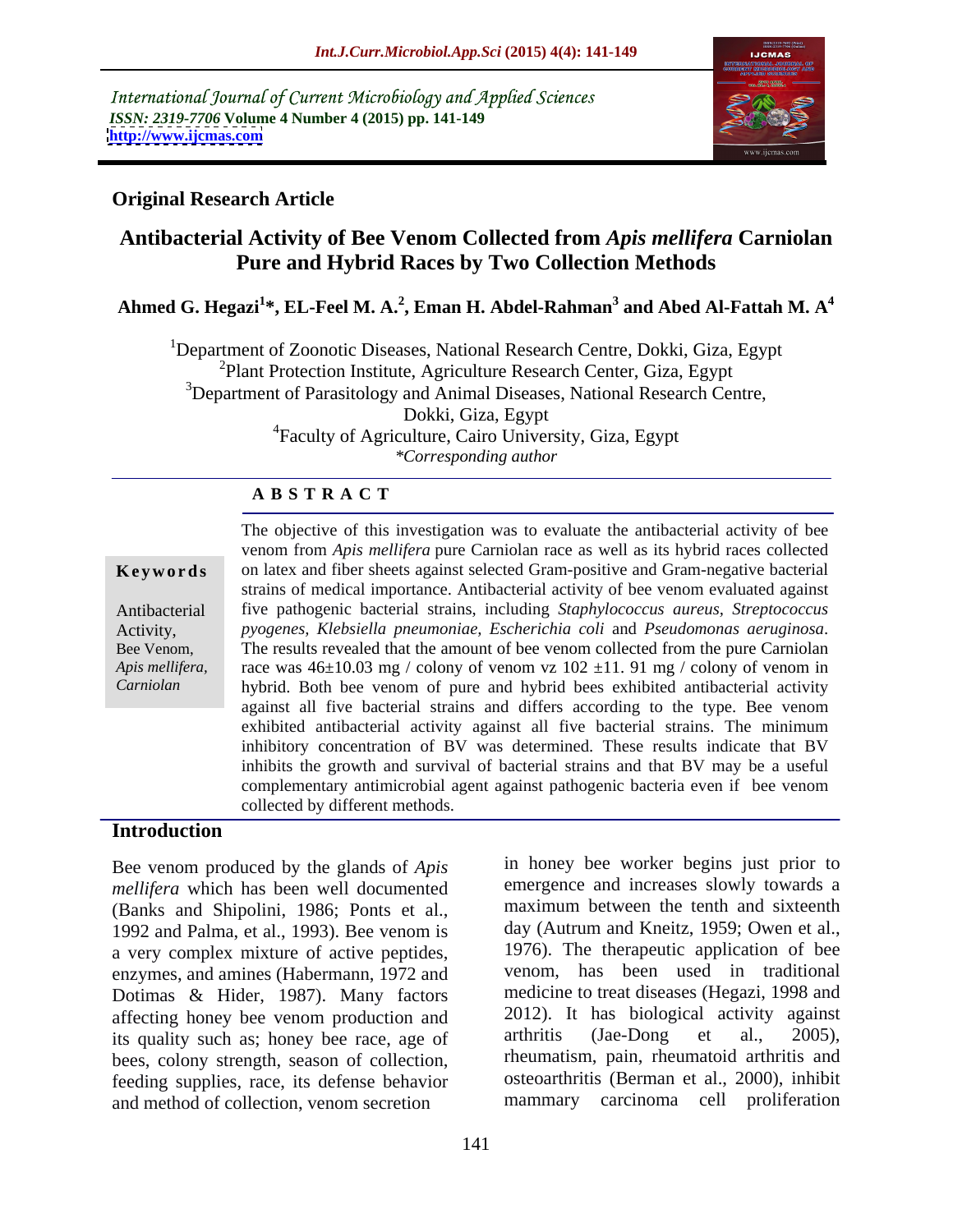malignant cells both in vitro (Shaposhnikova et al., 2001), cancerous tumors, progressive Hegazi et al., 2002 & 2014, Boutrin et al., Gram-negative bacterial strains of medical frames with the fresh dried bee venom on

This work was carried out in the Department<br>in a cool and dry place of Apiculture, Plant Protection Research Institute, Agriculture Research Center,<br>
Bacterial strains Dokki, Giza, during the 2013 summer season. The bee hive as the same power as indicated by many biological activities. Venom collected from the honeybee (*Apis mellifera* L.) workers (Benton et al., 1963 and Brandeburgo, 1992) of pure Carniolan race as well as its hybrid with 1, 2, 3 and 4 week intervals in two experiment of collections by different methods (fiber and latex). The first experiment depends on collecting venom from the top of the frames while the second depend on collecting venom from under the frames with extension collar of a height of 20 mm extent distance between the bottom board and the brood chamber while using collector frame. The<br>has no see a second later than the classic **Antibacterial assay** bee venom was collected by the electric shock device (VC-6F model from Apitronic<br>Staphylococcus aureus, Streptococcus Services, 9611 No. 4 Road, Richmond, B.C.,<br> *Exercise Progenes, Klebsiella preumoniae*, Canada), It comprises a bee venom *pyogenes*, Riebstella phelmoniae, collection frame with wire electrodes installed in parallel to each other. Electrical current goes through them in the form of

(Ors olic et al., 2003), cytotoxic to impulses bee venom frames are mounted on muscle atrophy (Kim et al., 2000) and skin Using electrical impulses to stimulate the diseases (Dong et al., 2007). Antimicrobial bee workers to sting through latex or fiber activity on some Gram-negative bacteria sheet placed on a glass plate and collected (Harwig et al., 1995, Koduri et al., 2002 and the dry venom using sharp scraper (Fakhim 2008 and Park et al., 2013). The objective of with the wires received a mild electrical this investigation was to evaluate the shock and stung onto the glass sheet. The antibacterial activity of bee venom collected alarm odor, which evaporated from the by different methods from *Apis* venom, mobilized and irritated the other *mellifera* pure Carniolan race as well as its bees and they also started to sting. The bee hybrid against selected Gram-positive and venom collected dries on the glass. The importance. them are carefully packed into a special **Materials and Methods Example 20** *laboratory*. The processing of bee venom is Venom collection:<br> **Venom collection:**<br>  $\frac{1}{2}$  by the laboratory of facilitate are google. the top or under the frames in every hive and then are connected to an electro-stimulator. Sudan, 1998). Bees that come into contact frames with the fresh dried bee venom on container for transportation to the starting right after the frames are brought back in the laboratory. After that bee venom is packed up in the dark glass jars and stored in a cool and dry place

### **Bacterial strains**

Fife bacterial species, including Gram positive and Gram negative were used. These bacteria were kindly provided by the Department of Zoonotic Diseases, National Research Center, Egypt and Department of Botany, Faculty of Sciences, Al Azhar University, Asut Branch, Egypt. The Gram positive bacteria were *Staphylococcus aureus* (ATCC 25923) and *Streptococcus pyogenes* while the Gram negative bacteria were *Klebsiella pneumonia (*ATCC 27736*), Pseudomonas aeruginosa* (ATCC 27853) and *Escherichia coli* (ATCC 35218).

### **Antibacterial assay**

*Staphylococcus aureus, Streptococcus pyogenes, Klebsiella pneumoniae, Escherichia coli* and *Pseudomonas aeruginosa* were used in this study. The bacterial suspension was prepared and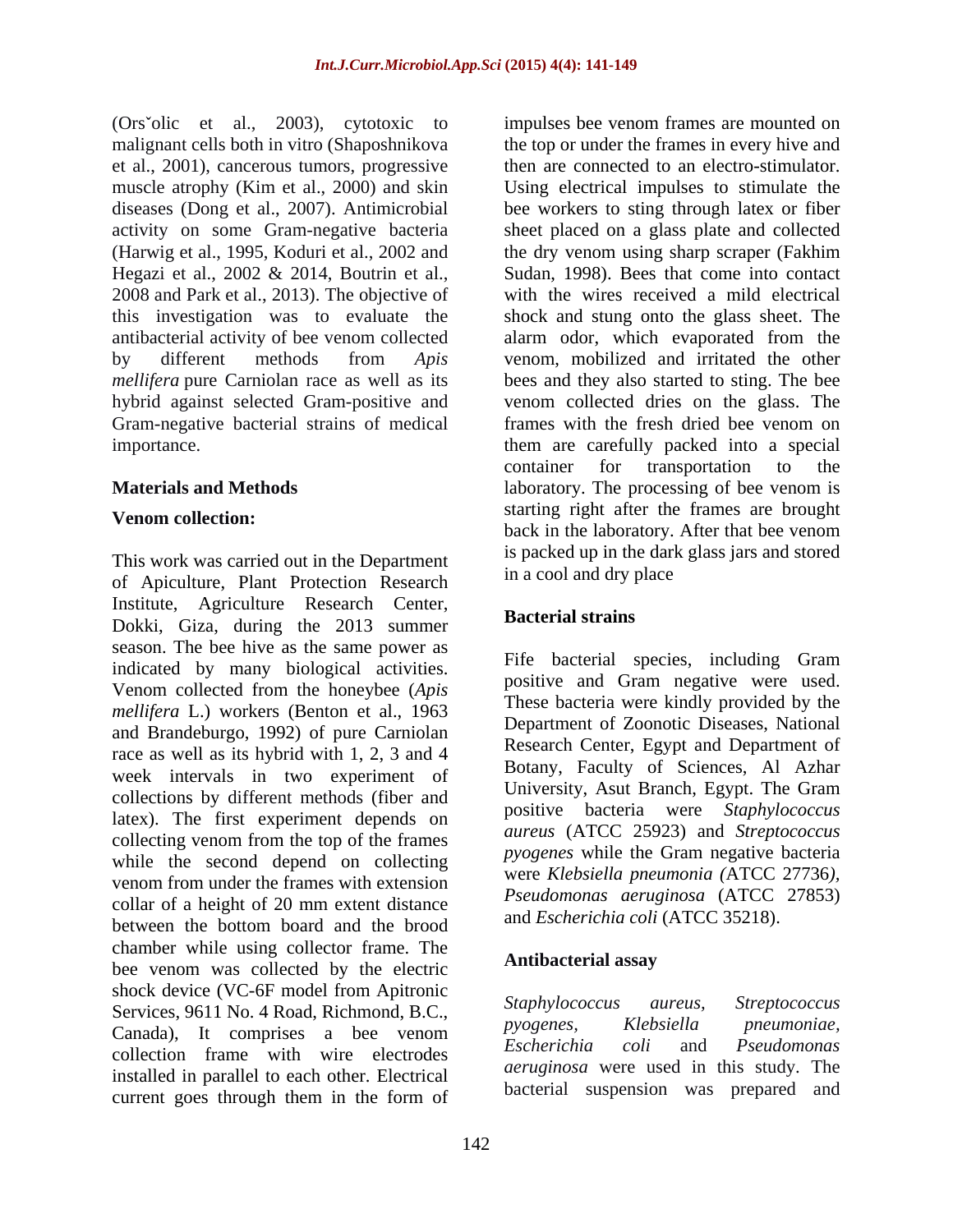adjusted by comparison against  $0.5$  incubated at 37 $\mathrm{^{\circ}C}$  for 24 h. The inhibition of Mc-Farland turbidity standard  $(5x10^7$  bacterial growth was determined by ELISA organisms / ml) tubes. It was further diluted reader measuring the absorbance at 560 nm. to obtain a final of  $5X10^6$  organisms / ml. Results were expressed as MIC, the lowest *Staphylococcus aureus* was enriched on concentration of the BV that reduces growth polymyxin agar (Finegoldand Sweeny, 1961), as a selective media, while *Klebsiella pneumoniae, Escherichia coli* and *Pseudomonas aeruginosa* were enriched on MacConkey broth. All bacteria were subculture on nutrient broth for further collected for each experiment were bacterial propagation (Cruickshank, et al., 1979). The broth was inoculated by the 0.20 statistical significance determined by t-test µl/10 ml broth with *Staphylococcus aureus, Streptococcus pyogenes, Klebsiella* survival were considered significant when P *pneumoniae, Escherichia coli* and < 0.05 (Steel and Torrie, 1980). *Pseudomonas aeruginosa*, then added 40 µl of bee venom. The tubes were incubated at 37°C for 24 hr. The growth of control bacterial strains as well as inhibition of the Bee venom collected weight by two methods bacterial growth due to bee venom was (fiber and latex) weighted by gm. / colony measured by spectrophotometric assay as a from pure and hybrid Carniolan honey bee turbidity at 420 nm wave length. The mean value of inhibition was calculated from overall mean weight was observed in the

# **Determination of minimum inhibitory**

CFU/ml. Two hundred microliter of a mid-<br>lowest value  $(0.101 \pm 0.001)$  was logarithmic phase culture of bacteria was determined from venom collected on latex added to  $10 \mu l$  of the BV range of final sheet. One well containing  $200 \mu l$  of bacterial inoculates served as a bacterial control, the lowest activity of bee venom collected sterilized distilled water were used as a

oC for 24 h. The inhibition of by more than 90% of the strains.

## **Statistical analysis**

Means and standard deviations of the data collected for each experiment were calculated using Microsoft Excel and and one-way ANOVA. Differences in

# **Results and Discussion**

triple reading in each test. Hybrid race (102±11.91 and 106±14.66) race (Table 1). The results revealed that the from fiber and latex respectively.

**concentrations (MIC)** From the obtained results of Table 2, bee The MIC were determined by broth dilution activity in all tested samples against method to serve as quantitative data for the different pathogens. The lowest value antimicrobial (Hegazi et al., 1996, Wu and showed against *Staphylococcus aureus* Hancock, 1999 and Hegazi et al., 2002 (0.104 ± 0.005) from venom collected on Hegazi & Abed Allah, 2012). The bacterial fiber sheet. While *Streptococcus pyogenes* stains were grown in broth media to a mid-*was* (0.125 ± 0.002) from venom collected logarithmic phase at  $1.0 \times 10^6$  to  $3.0 \times 10^8$  on latex sheet, *Klebsiella Pneumoniae* concentration; 1-200  $\mu$ g) in 96 well plate. activity was detected  $(0.143 \pm 0.002)$  from while another well containing 200 µl of from latex sheet was observed against inoculated broth media and 10  $\mu$ l of *Escherichia Coli* (0.104  $\pm$  0.009). On the negative control. Culture plates were effective antimicrobial activity againstvenom revealed to be the most antibacterial lowest value  $(0.101 \pm 0.001)$ determined from venom collected on latex *Pseudomonas aeruginosa* lowest venom collected on fiber sheet. Meanwhile the lowest activity of bee venom collected other hand, Tetracycline (50ug) showed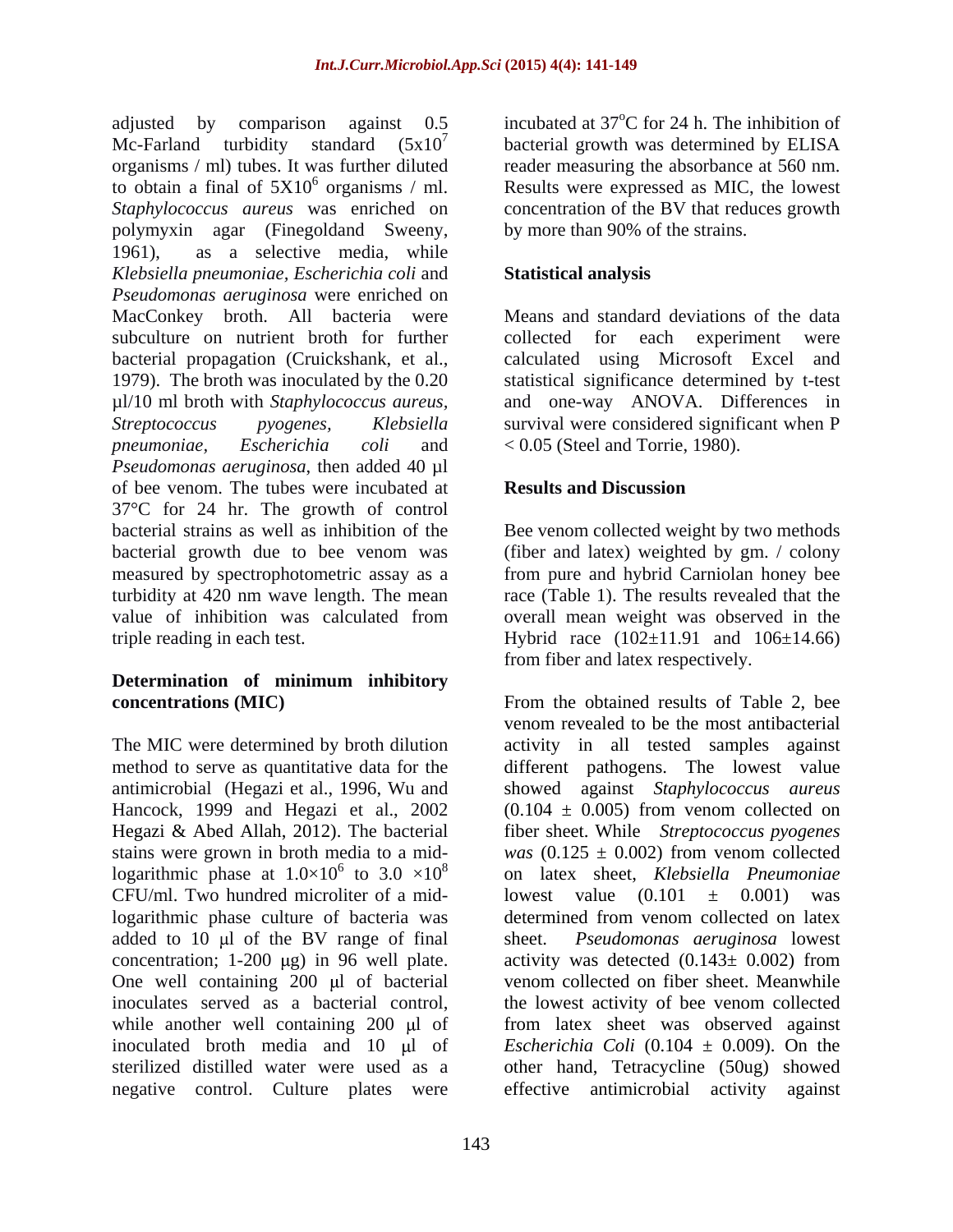The results of minimum inhibitory worker to fill bakes the venom sac for what concentration and minimum bactericidal concentration of BV were determined. It differs according the bee venom sample venom Sample collected on fiber sheet was detected to *Staphylococcus aureus* (1.600 (1.600  $\mu$ g/ml). While the highest MIC to lowest value (0.101  $\pm$  0.001) was collected on fiber sheet  $(2.000 \mu g/ml$  and

relation with the flowering condition of the The study provides evidence that bee venom

colony with hybrid race. This result

different pathogens.It was noticed that the (1989); El- Ashhab, (2001) and El-Shaarawy gram negative seemed to be the least et al., (2007) who stated that bee venom sensitive bacteria where gram positive were quantity had a relationship with bee strain more affected by tested venoms. that control the amount of venom from strain to another and the ability of bee taken before the next collection time.

(Table 3). The highest MIC of 1 st week value showed against *Staphylococcus aureus* g/ml), *Streptococcus pyogenes* (1.800 *was* (0.125 ± 0.002) from venom collected g/ml) and *Pseudomonas aeruginosa* on latex sheet, *Klebsiella Pneumoniae Klebsiella pneumoniae* and *Escherichia Coli* determined from venom collected on latex was observed at 2<sup>nd</sup> week venom Sample sheet. *Pseudomonas aeruginosa* lowest 2.100  $\mu$ g/ml) respectively. Tetracycline venom collected on fiber sheet. Meanwhile (50ug) showed variable MIC against the lowest activity of bee venom collected different pathogens. from latex sheet was observed against The results obtained showed that bee venom antimicrobial activity of bee venom due to collected every week from the two races several peptides like melittin, apamin, colony from top of the frames indicated the adolapin, mast cell degranulating peptide, pure Carniolan race was lower in amount of enzymes, biologically active amines, and collected venom  $(46 \pm 10.03 \text{ ml. gm.} / \text{non-peptide components}$  (Lariviere and colony), while hybrid race  $(75 \pm 17.47 \text{ ml.}$  Melzack, 1996; Kwon et al., 2002). Fennel gm. / colony) these results are in agreement et al. (1968) reported that the venom with the finding of Bachmayer et al., (1972); contains mellitin which is active against Mohanny (2005) and El-Shaarawy et al., gram-positive more than gram-negative (2007). They mentioned that in general bacteria. In contrast, a stronger activity on *E.*  spring and summer seasons are the best *coli* had been reported previously for bee seasons to collect bee venom when there is a venom (Stocker and Traynor, 1986; Perumal pike in all hive activities, also there is a Samy et al., 2007 and Hegazi et al., 2014). season that provided the colony need for has antibacterial effective against both Gram food (nectar and pollen). positive and Gram-negative bacteria. These Bee venom collected from under the frames found by Hegazi et al., (2002 and 2014) with extension collar of a height of 20 mm. which showed that bee products were less showed the lower amount of bee venom effective against *E. coli*. Kondo and Kanai recorded by pure race  $(102 \pm 11.91 \text{ ml. gm.}$  (1986) who found that mycobacteria and colony) while it was 106±14.66 ml. gm. / staphylococci were affected by the bee confirms those obtained by leluk et al., Also, Benton and Mulfinger (1989) reportedResults of Table 2, revealed that the lowest  $(0.104 \pm 0.005)$  from venom collected on fiber sheet. While *Streptococcus pyogenes* lowest value  $(0.101 \pm 0.001)$ activity was detected  $(0.143 \pm 0.002)$  from *Escherichia Coli*  $(0.104 \pm 0.009)$ . The antimicrobial activity of bee venom due to The study provides evidence that bee venom results are in general agreement with those venom fraction (melittin), but not *E. coli.*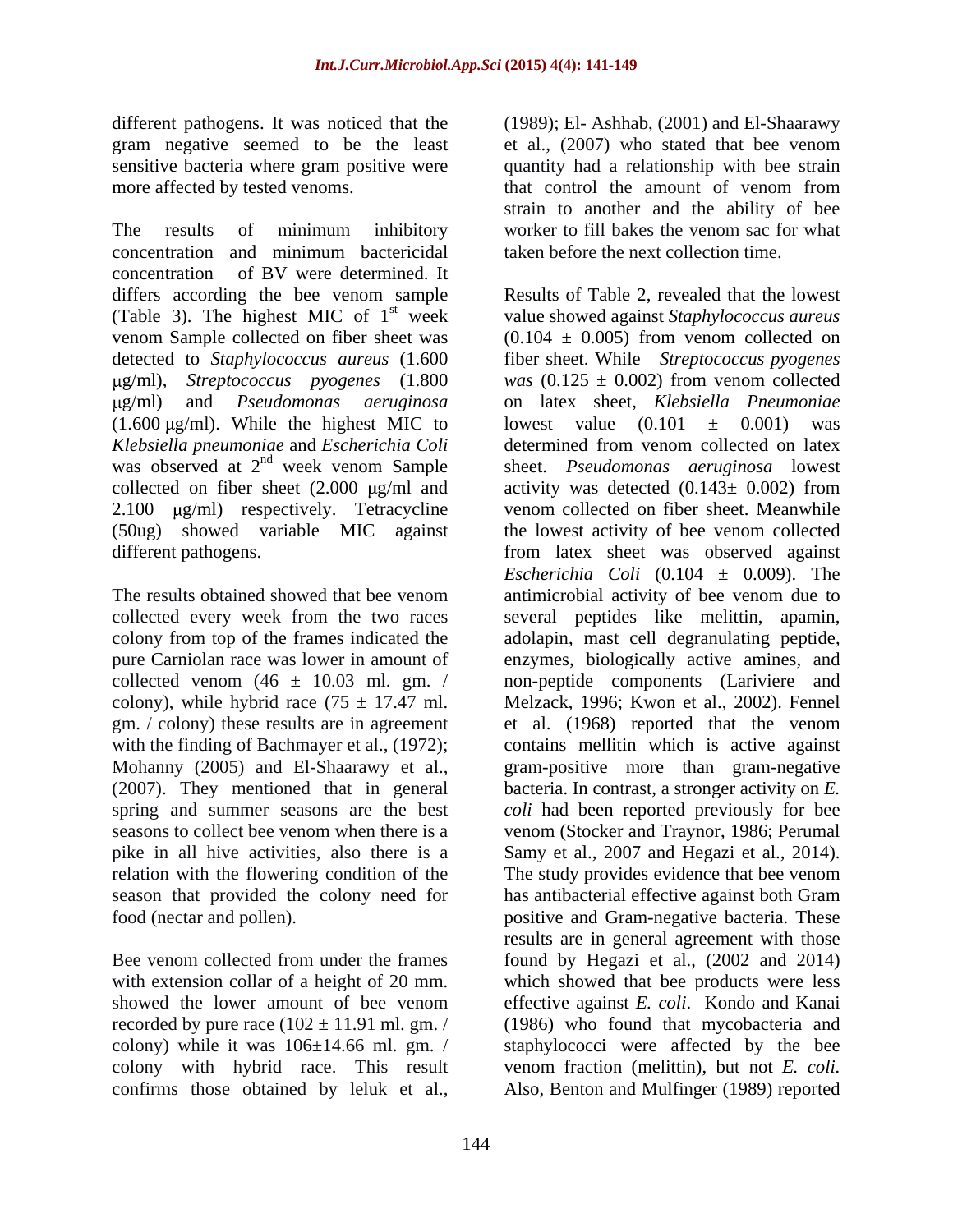that bee venom  $(8\mu g/ml)$  and kanamycin (10μg/ml) exhibited synergistic activity antimicrobial agent against five pathogenic against a kanamycin resistant strain of *S.*  bacteria. It exhibited antibacterial activity *aureus*; 4-10; mean 6.6 µg/ml (Rybak et al., 1994). The relative sensitivities of the bacteria were qualitatively estimated by The lowest value showed against measuring the zones of inhibition. Ortel and  $Staphylococcus\ aureus (0.104 \pm 0.005)$  from Markwrdt (1955) quantitatively determined Gram positive organisms were more sensitive at lower concentrations of bee venom than Gram negative. Sang et al., its potential use as an antimicrobial agent that bee venom exhibited antibacterial followed by MRSA at 21.2 mm against the (2014) found that the bee venom (BV) isolated from bees (*Apis mellifera*) was

assessed for its potential use as an against all five bacterial strains.

the zones of inhibition. They found that *Streptococcus pyogenes was* (0.125 ± 0.002) (2013) studded, bee venom isolated from collected on latex sheet. *Pseudomonas* honey bees *Apis mellifera* and assessed for *aeruginosa* lowest activity was detected against fish pathogenic bacteria. They found fiber sheet. Meanwhile the lowest activity of activity against all tested infectious fish observed against *Escherichia Coli* (0.104 ± pathogens. Han et al., (2007) found that 0.009). On the other hand, it was noticed that the KBV has a potential antibacterial that the gram negative seemed to be the least effect against mastitis pathogens. The sensitive bacteria where Gram positive were highest inhibitory zones of 21.4 mm were moreaffected by tested venoms. These observed from *Staph. aureus*. It was findings confirmed by many authors as standard of 10.8 mm. The KBV exhibited (1989); El- Ashhab (2001); Mohanny the maximum inhibitory. Hegazi et al. (2005); El-Shaarawy et al., (2007) (Han et The lowest value showed against *Staphylococcus aureus*  $(0.104 \pm 0.005)$  from venom collected on fiber sheet. While from venom collected on latex sheet, *Klebsiella Pneumoniae* lowest value (0.101 ± 0.001) was determined from venom collected on latex sheet. *Pseudomonas*   $(0.143± 0.002)$  from venom collected on bee venom collected from latex sheet was Bachmayer et al., (1972); leluk et al., al., (2007). and Hegazi et al. (2014).

| Treatment                   | Apis mellifera |                |                 |                   |
|-----------------------------|----------------|----------------|-----------------|-------------------|
|                             |                | Carniolan race |                 | Hybrid race       |
|                             | Fiber          | Latex          | Fiber           | Latex             |
| <sup>st</sup> week Sample   |                | $\Omega$<br>ОZ | ◡▵              |                   |
| $\lambda$ nd<br>week Sample |                | 41             |                 | 100               |
| $3rd$ week Sample           |                | <b>TTT</b>     | 1 J 4           |                   |
| $4th$ week Sample           | ر ت            |                |                 | $1 \cap F$<br>TÛN |
| Over all mean               | $46 \pm 10.03$ | $75 \pm 17.47$ | $102 \pm 11.91$ | $106 \pm 14.66$   |

**Table.1** Weight of bee venom (gm./colony) from pure and hybrid Carniolan honey bee race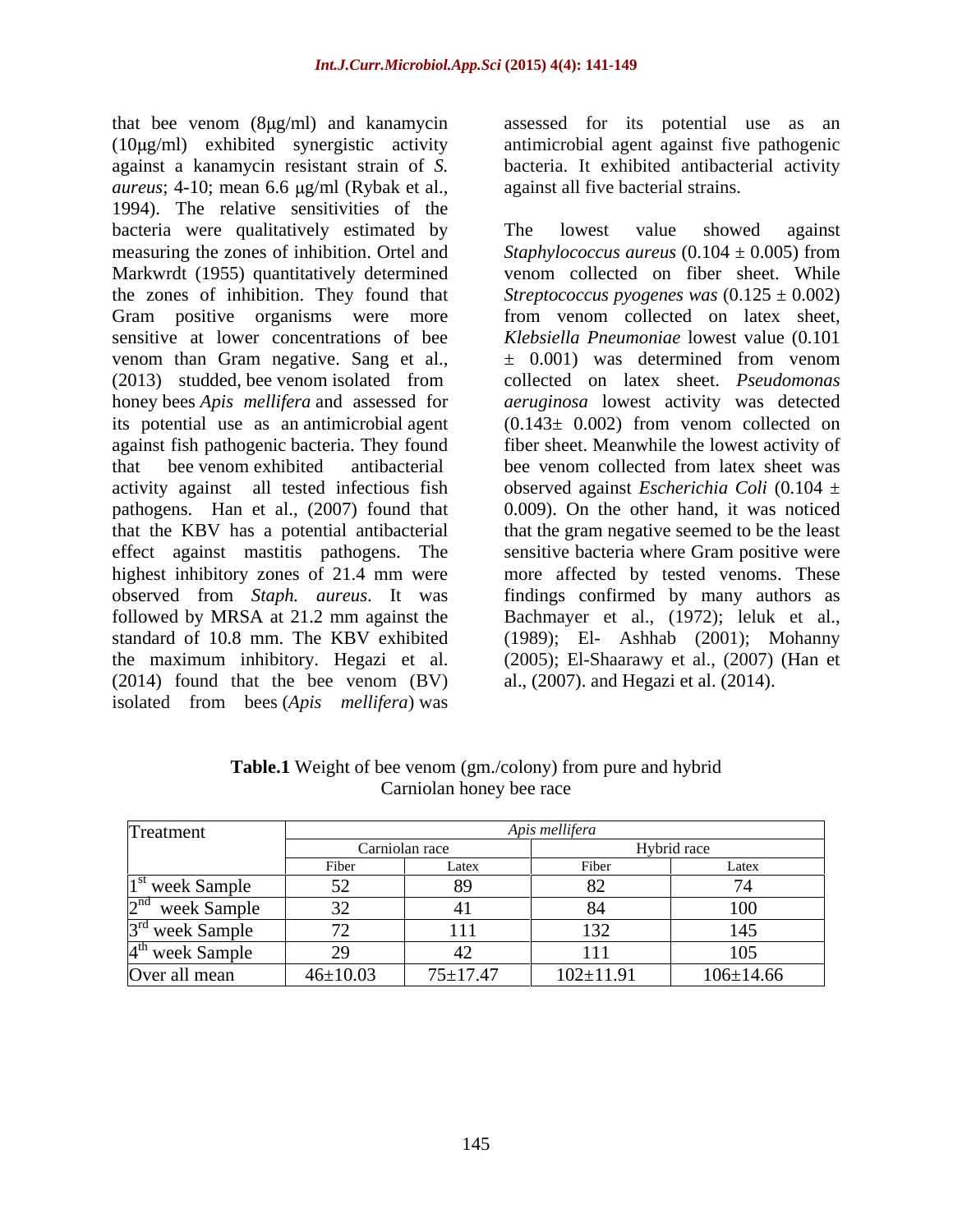| Treatment                                          | Staphylococcu |             | <i>Streptococcus</i> |             | Klebsiella         |             | Pseudomonas |             | Escherichia          |             |  |
|----------------------------------------------------|---------------|-------------|----------------------|-------------|--------------------|-------------|-------------|-------------|----------------------|-------------|--|
|                                                    |               | s aureus    |                      | pyogenes    |                    | Pneumoniae  |             | aeruginosa  |                      | coli        |  |
|                                                    | Fiber         | Latex       | Fiber                | Latex       | F <sub>1</sub> ber | Latex       | Fiber       | Latex       | Fiber                | Latex       |  |
| Normal                                             | $1.550 \pm$   | $1.550 \pm$ | $1.400 \pm$          | $1.400 \pm$ | $0.900 \pm$        | $0.900 \pm$ | $1.700 \pm$ | $1.70 \pm$  | $1.550\,\pm\,$       | $1.55 \pm$  |  |
| growth                                             | 0.005         | 0.005       | 0.001                | 0.001       | 0.150              | 0.15        | 0.150       | 0.150       | 0.005                | 0.005       |  |
| Tetracycline                                       | $0.095 \pm$   | 0.095       | 0.057                | $0.057 \pm$ | $0.349 \pm$        | 0.349       | $0.069 \pm$ | $0.069 =$   | $0.049 \pm$          | 0.049:      |  |
| (50ug)                                             | 0.001         | $\pm 0.001$ | 0.002                | 0.002       | 0.001              | 0.001       | 0.004       | 0.004       | 0.003                | 0.003       |  |
| <sup>1st</sup> week                                | $0.104\pm$    | $0.155 \pm$ | $0.500 \pm$          | 0.125:      | $0.178 \pm$        | $0.101 \pm$ | $0.197\pm$  | $0.167\pm$  | $0.173\pm$           | $0.114 =$   |  |
|                                                    | 0.005         | 0.005       | 0.008                | 0.002       | 0.003              | 0.001       | 0.0025      | 0.001       | 0.004                | 0.009       |  |
| $\frac{\text{Sample}}{2^{\text{nd}}$ week          | $0.155 \pm$   | $0.305 \pm$ | $0.257\pm$           | $0.325 \pm$ | $0.106 \pm$        | $0.116 \pm$ | $0.187 +$   | $0.267 \pm$ | $0.114 \pm$          | $0.134 \pm$ |  |
|                                                    | 0.005         | 0.005       | 0.002                | 0.002       | 0.001              | 0.001       | 0.001       | 0.001       | 0.009                | 0.009       |  |
| $\frac{\text{Sample}}{3^{\text{rd}} \text{ week}}$ | $0.352 \pm$   | $0.552\pm$  | $0.3117\pm$          |             | 0.201              | $0.109 \pm$ | $0.201 \pm$ | $0.401\pm$  | $0.510\,\pm\,$       | $0.510 =$   |  |
| Sample                                             | 0.002         | 0.002       | 0.002                | 0.002       | 0.001              | 0.001       | 0.009       | 0.009       | 0.012                | 0.012       |  |
|                                                    | $0.404\pm$    |             |                      | $0.257 \pm$ | $0.173\pm$         |             |             | $0.267 \pm$ | $\overline{0.273}$ ± | $0.104 \pm$ |  |
| $4^{\text{th}}$ week                               |               | $0.115 \pm$ | $0.615\pm$           |             |                    | $0.106 \pm$ | $0.143\pm$  |             |                      |             |  |
| Sample                                             | 0.005         | 0.005       | 0.008                | 0.002       | 0.003              | 0.001       | 0.002       | 0.001       | 0.004                | 0.009       |  |

**Table.2** Influence of bee venom collected by two different methods (fiber and latex) on growth inhibition of different bacteria

| Treatment                           |       | <i>Staphylococcu</i><br>s aureus | <i>Streptococcu</i><br>s pyogenes |       | Klebsiella<br>Pneumoniae |       |                    | s aeruginosa | Pseudomona Escherichi |
|-------------------------------------|-------|----------------------------------|-----------------------------------|-------|--------------------------|-------|--------------------|--------------|-----------------------|
|                                     |       |                                  |                                   |       |                          |       |                    |              | coli                  |
|                                     |       | Latex                            | iber'                             | Latex | Fiber                    | Latex | F <sub>1</sub> ber | ∟atex        | Latex<br>∣ Fiber I    |
| Tetracycline (50ug)                 | 1.000 | 1.000                            | 1.600                             | 1.600 | 1.800                    | .800  | 1.200              | ⊥.∠∪∪        | 4.400<br>4.400        |
| 1 <sup>st</sup> week Sample         | 1.600 | 2.800                            | 1.800                             | 2.400 | 2.200                    | 2.200 | 1.600              | 1.900        | 2.200<br>2.100        |
|                                     | 2.800 | 2.800                            | 2.400                             | 2.600 | 2.000                    | 2.400 | 2.600              | 1.700        | 2.400<br>2.800        |
| $\frac{2^{nd}}{3^{rd}}$ week Sample | 3.600 | 3.200                            | 3.600                             | 3.600 | 2.400                    | 2.500 | 1.800              | 1.800        | 3.800<br>3.800        |
| 4 <sup>th</sup> week Sample         | 2.600 | 2.800                            | 2.300                             | 2.400 | 2.700                    | 2.600 | 2.600              | 1.900        | 2.400 2.600           |

determined. It differs according the bee sheet was detected to *Staphylococcus aureus Klebsiella pneumoniae* and *Escherichia Coli*

The results of minimum inhibitory (50ug) showed variable MIC against concentration and minimum bactericidal different pathogens. These results confirmed concentration of BV were determined. It previously by some researchers who differs according the bee venom sample reported that antibacterial effect to Gram- (Table 3). The results of minimum negative and Gram-positive bacteria differs inhibitory concentration and minimum bactericidal concentration of BV were 1996. it was evident from the study that the venom sample (Table 3). The highest MIC against both Gram-negative and Gram of 1<sup>st</sup> week venom Sample collected on fiber positive bacteria (Han et al., 2007). week venom Sample collected on fiber positive bacteria (Han et al., 2007). (1.600 µg/ml), *Streptococcus pyogenes* statistically. It was clearly demonstrated that (1.800 µg/ml) and *Pseudomonas aeruginosa* the honey bee venom inhibited the growth of  $(1.600 \,\mu\text{g/ml})$ . While the highest MIC to seventeen Gram positive bacteria strains and was observed at 2<sup>nd</sup> week venom Sample bovine mastitis in Korea (Park et al., 2013). collected on fiber sheet  $(2.000 \text{ µg/ml}$  and The minimum inhibitory concentration of 2.100  $\mu$ g/ml) respectively. Tetracycline BV was determined by Hegazi et al., (2014). among antibacterial agents (Monk et al., KBV has indeed an antibacterial effect Antimicrobial activities were not different two Gram negative strains isolated from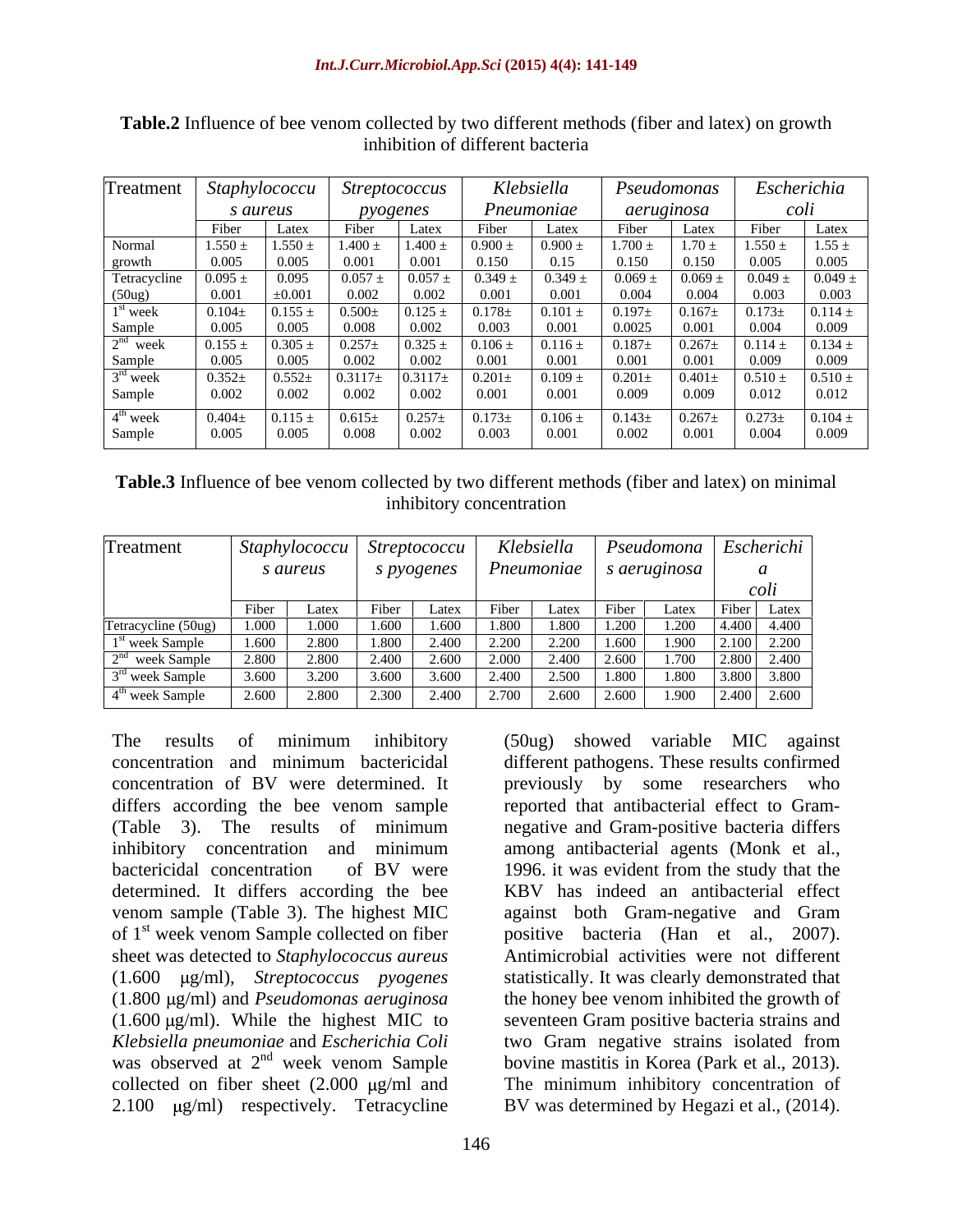They found that BV inhibits the growth and  $\blacksquare$  conditions. Rheum Dis Clin North survival of bacterial strains and that BV may Am;26:103–15, ix-x.

It could conclude that from these results indicate that BV inhibits the growth and enterobacteria. Experimental survival of bacterial strains and that BV may be a useful complementary antimicrobial Brandeburgo, M. A. M. (1992). A Safe agent against pathogenic bacteria. These experimental data confirm the previous work that bee venom can inhibit bacterial and  $130$ . growth even when collected bee venom with Cruickshank, R., Duguid, J.P., Masion, B.P.

- 
- Bachmayer, H.; Krell, G.; Suchamec, E. and worker bees: patterns observed
- Banks, B.E.L., Shipolini, R.A., 1986.
- Benton, A. W. and Mulfinger, L. (1989). on some venom characteristics and employing medicaments comprising 5083.
- Benton, A.W., Morse, R.A., Stewart, J.B.,
- Berman BM, Swyers JP, Ezzo J.( 2000): The

conditions. Rheum Dis Clin North Am; $26:103-15$ , ix-x.

- be a useful complementary antimicrobial Boutrin M.-C.F., Foster H.A.,. Pentreath agent against pathogenic bacteria. V.W. () 2008): The effects of bee (Apis mellifera) venom phospholipase A2 on Trypanosoma brucei brucei and enterobacteria. Experimental Parasitology 119 (2008) 246-251
	- Device For Extracting venomfrom honeybees. Bee wolrld, 73(3); 128- 130.
- two different methods. & Swain, R.H. (1979). Medical **References** Livingstone, Edinburgh, London, New Microbiology. 12th ed., Churchill Livingstone, Edinburgh, London, New York.
- Auturum, H. and H. Kneitz (1959). Die Dong Ju Son, Jae Woong Lee, Young Hee Ggiftsekretion in der Giftdruse der Lee, Ho Sueb Song, Chong Kil Lee Honigbiene in Abhngigkeit vom Lebensalter. Biol. Zentr., 78: 598-602. application of anti-arthritis, pain-(1972). Synthesis of promelittin and melittin in the venom gland of queen  $\Box$  compounds. Pharmacology  $\&$ and Jin Tae Hong (2007): Therapeutic releasing, and anti-cancer effects of bee venom and its constituent compounds. Pharmacology & Therapeutics 115, Issue 2, 246–270
	- during maturation. J. Insect. Physiol., Dotimas, E.M., Hider, R.C., 1987. 18: 1515-1521. Honeybee venom. Bee World 68, 51 Dotimas, E.M., Hider, R.C., 1987. 70.
	- Chemistry and pharmacology of El-Shaarawy, K. O.; Zakaria, M. E.; Azza honey-bee venom. In: Ipek, T. (Ed.), Taufik, A.; El-Shemy, a. a. m. (2007). Venoms of the Hymenoptera. Effect of different bee venom collectin Academic Press, pp. 330–403. The periods using electrical shock device Methods and compositions for the honeybee colonies activites. J. Agric. treatment of mammalian infections Sci. Mansoura Univ., 32(6); 5077 on some venom characteristics and 5083.
	- Hymenoptera venom or proteinaceous El-Shahab, K. (2001). Studies on bee venom polypeptide components thereof. USA in honey bee venom colony. M. Sc. Patent, US 4 822 608, 39 Thesis, Faculty of agriculture, in honey bee venom colony. M. Sc. Thesis, Faculity of agriculture, Moshtohr, Zagazig univ., pp125.
	- 1963. Venom collection from Fakhim zaden, K. (1998). Improved device honeybees. Science 142, 228–230. The form verture of the straction. Bee world, 79 for venom extraction. Bee world, 79  $(1); 52-56.$
	- evidence for acupuncture as a Fennell, J. E., W. H. Shipman and L. J. Cole treatment for rheumatologic (1968) Antibacterial action of melittin,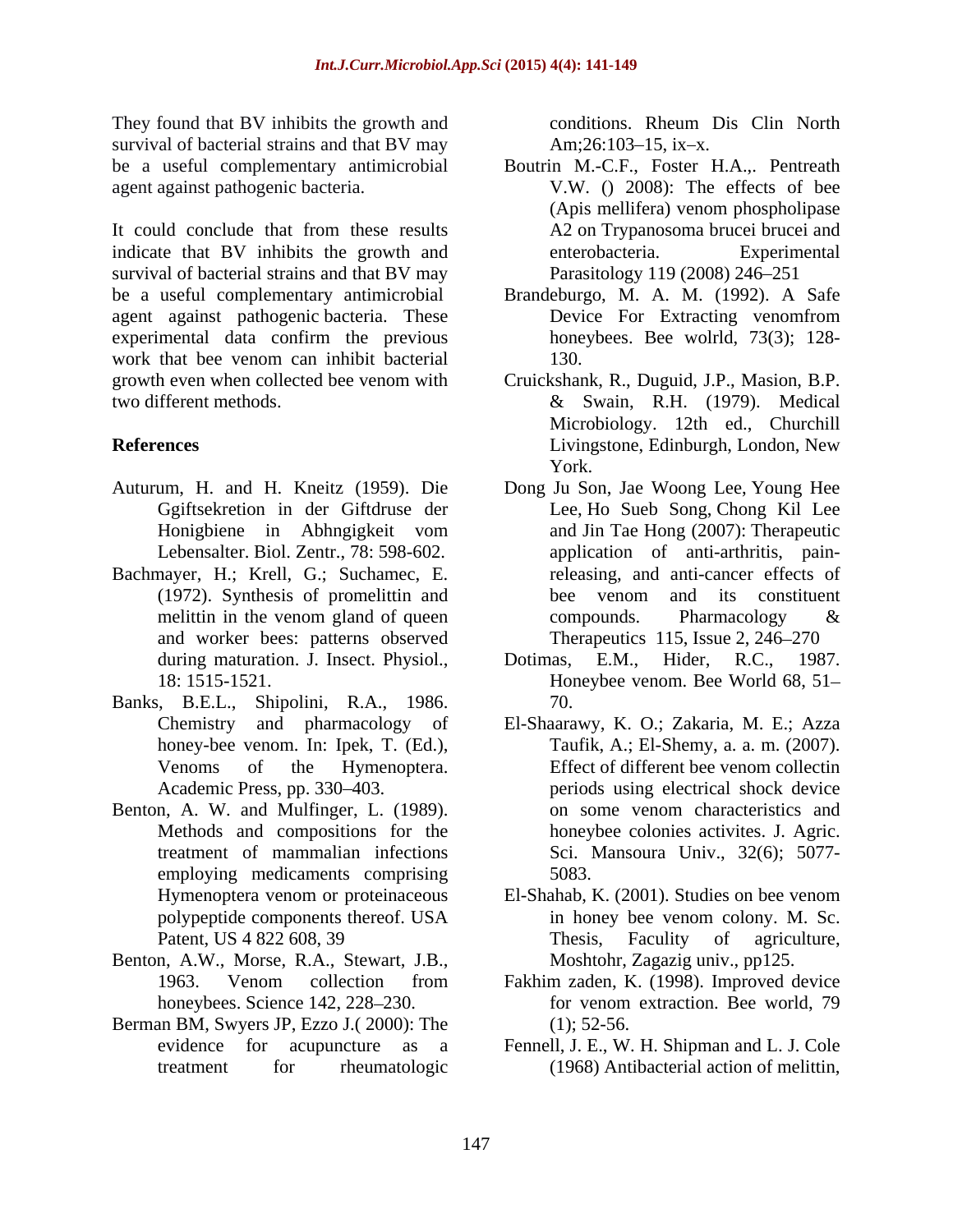Soc. Exp. Biolo. Med. 127, 707-710. Biologists 3 (B): 77-86

- 
- Habermann, E., 1972. Bee and wasp enzymes are reviewed. Science 177,
- Han S., Lee K., Yeo j., Kweon H., KimB., Antibacterial Activity of the Honey Pathogens Infecting Dairy Cows. Int. 3:119-40.
- Harwig, S.S., Tan, L., Qu, X., Cho, Y., Eisenhauer, P., Lehrer, R., 1995.
- Hegazi A. G. and Fyrouz M. Abd Allah (2012).Antimicrobial Activity of
- Hegazi A.G. (2012): Medical importance of fraction isolated form phagocytes of
- 
- Hegazi A.G, Abdou A. M. and Abd Allah
- Hegazi, A. G. Hazzaa, M. And EhdaaAllah on normal and infected rats with

a polypeptide from the venom. Proc. <br>glycogen. J. of Union of Arab glycogen. J. of Union of Arab Biologists 3 (B) : 77-86

- Finegold S. M. and Sweeny E. E., 1961. Hegazi A. G. (2009): Role of cytokines in New selective differential medium for bee venom therapy - Part I. coagulase positive staphylococci Apitherapy Review, Issue 3 bee venom therapy - Part I.
	- allowing rapid growth and strain Jae-Dong Lee, Hi-Joon Park,Younbyoung differentiation. J. Bacteriol. 81, 636 Chae and Sabina Lim (2005): An venoms: the biochemistry and in the Treatment of Arthritis. pharmacology of their peptides and Evidence-Based Complementary and Chae and Sabina Lim (2005): An Overview of Bee Venom Acupuncture in the Treatment of Arthritis. Alternative Medicine 2, (1), 79-84.
	- 314 322. Kim YH, Yook TH, Song BY, Lee DH. Kim J., Baek H and Kim S.T. (2007): medicine treatment with bee venom Bee Venom against Bacterial Mastitis 1patient. J Kor Inst Herbal Acu; 2000 Clinical report of oriental medicine treatment with bee venom therapy of progressive muscle atrophy  $3:119-40.$
	- J. Indust. Entomol. 14, (2), 137-142 Koduri, R., Gronroos, J., Laine, V., Le Bactericidal properties of murine properties of human and murine intestinal phospholipase A2. Journal groups I, II, V, X, and XII secreted of Clinical Investigation 95, 603–610. https://phospholipases A2. Journal of Calvez, C., Lambeau, M., Nevalainen, T., Gelb, M., 2002. Bactericidal phospholipases A2. Journal of Biological Chemistry 277, 5849 5857.
	- Different Saudi Arabia Honeys. Global Veterinaria, 9 (1), 53-59, 2012 Bactericidal activity of the membrane bee products. ARI BILIMI / BEE mice and its stimulation by melittin. SCIENCE 12(4): 136-146. Japan. J. Med. Sci. & Biol., 39: 9-20 Kondo, E. and Kanai, K. (1986). fraction isolated form phagocytes of mice and its stimulation by melittin.
- Hegazi, A. G.; Moharram, N. Z.; Abd-Allah, Kwon, Y. B., H. J. Lee, H. J. Han, W. C. F. A.; Nour, M. S. and Khair, A. M. Mar, S. K. Kang, O. B. Yoon, A. J. (2002): Antibacterial activity of Beitz and J. H. Lee (2002) The water different Egyptian honeys in relation soluble fraction of bee venom to some bee products. Egypt. J. Vet. produces antinociceptive and anti-Sci., 36: 31-42. inflammatory effects on rheumatoid soluble fraction of bee venom arthritis in rats. Life Sci. 71, 191-204.
	- F. (2014): Evaluation of the Lariviere, W. R and R. Melzack (1996) The antibacterial activity of bee venom bee venom test: a new tonic-pain test. from different sources. World Applied Pain 66, 271-27. bee venom test: a new tonic-pain test. Pain 66, 271-27.
	- Sciences Journal 30 (3): 266-270. Leluk, J.; Schmidt, J.; Jones, D.(1989). T.L.Ali (1996) : Influence od propolis Comparative studies of the protein coposition of hymenoptera venom reservoirs. Toxicon. 27(1): 105-114.
	- correlation to serum glucose and liver Mohanny, K. (2005). Investigation on propolis and bee venom produced by